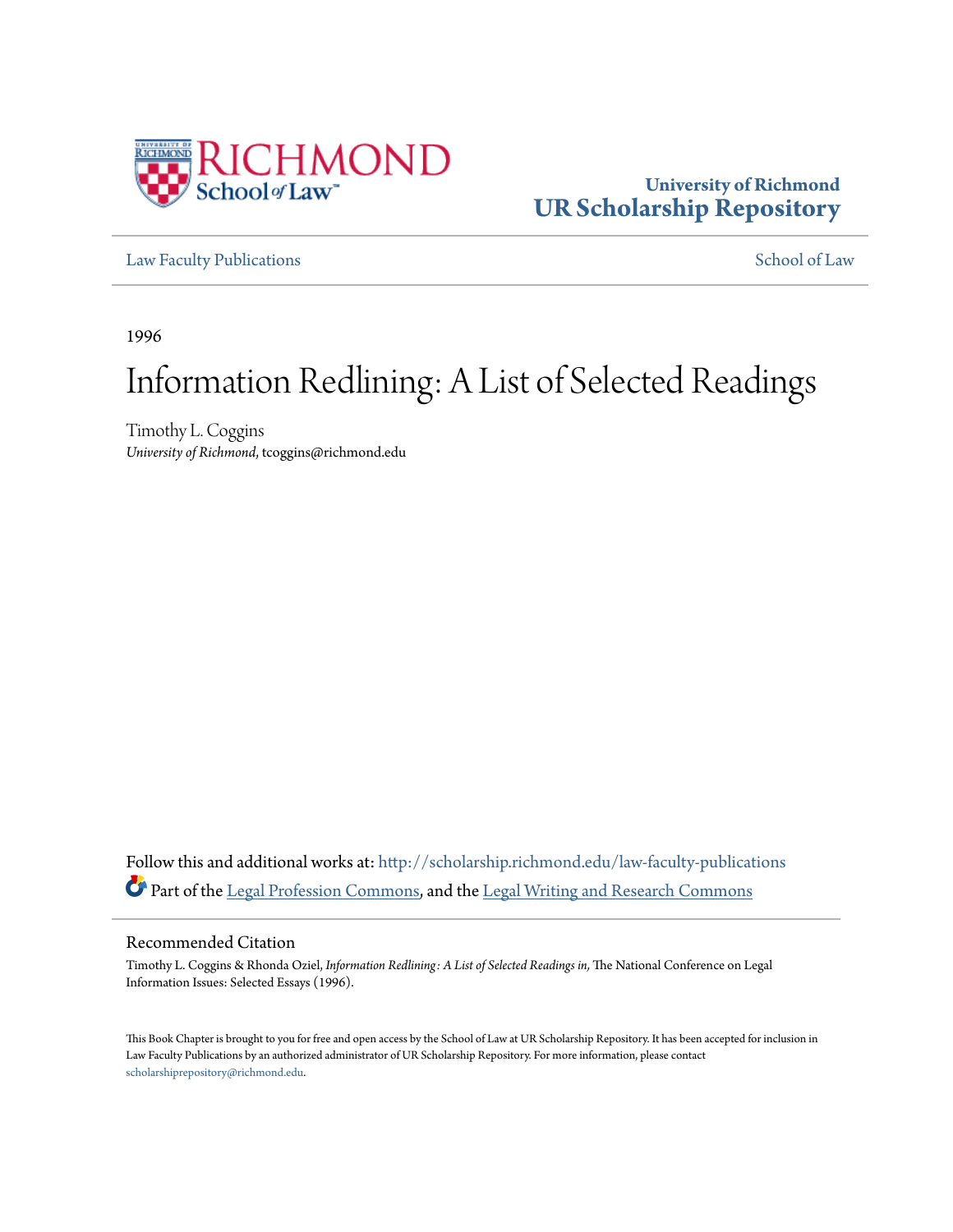National Conference on Legal Information<br>\* Issues (1995: Pittsburgh, Pa.)

## THE NATIONAL CONFERENCE ON LEGAL INFORMATION ISSUES: **SELECTED ESSAYS**

Edited by TIMOTHY L. COGGINS

 $\sim$   $\sim$ 

e

à.

pp es h.

¢a, m.

 $\boldsymbol{00}$ led ies

rch

)se-

noe,

tive

l by

dex.

ed by

l was

er 48.

AALL Publications Series No. 51



Sponsored by The American Association of Law Libraries

> Published by FRED B. ROTHMAN & CO. Littleton, Colorado 80127 1996

> > $\tilde{\mathbb{X}}$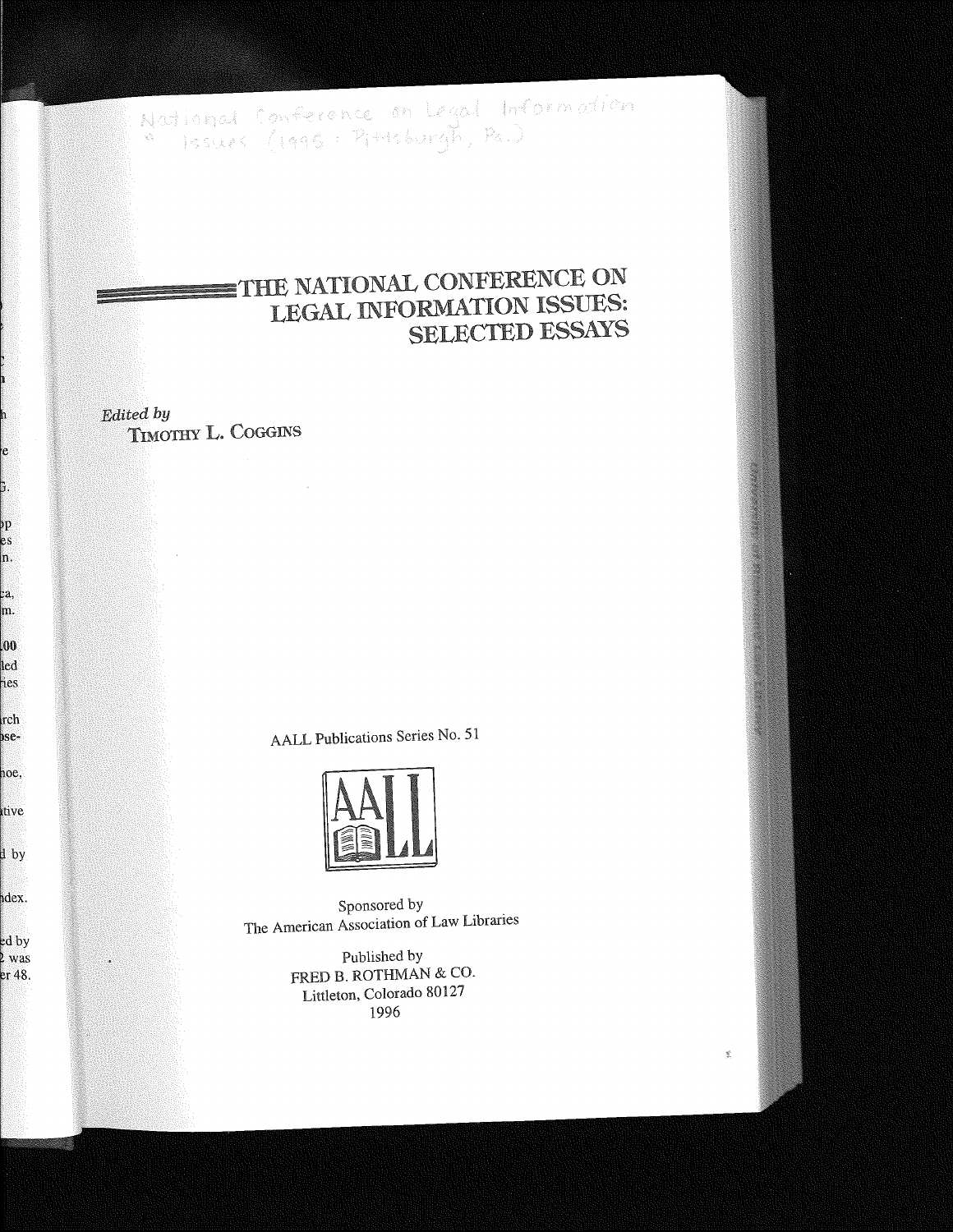### INFORMATION REDLINING: A LIST OF SELECTED READINGS

#### TIMOTHY COGGINS & RHONDA OZIBL

In earlier essays Henry Perritt, Marvin Anderson, Gary Bass and Patrice McDermott discuss the increasing use of computers to access information through the information superhighway, the Internet and online services, the increasing reliance on electronic formats by publishers and the federal government and the continuing debate about "information redlining." They indicate that information redlining is broader than just the availability and effects of technology and enhanced online services on lower income, minority and rural communities. It also deals with what information will be available to these groups. As more and more data comes in digital form and when some information can be found only in cyberspace, some believe that the economically disadvantaged and the rural communities will suffer more significantly than the affluent and the urban communities. This bibliography, distributed at the "National Conference on Legal Information Issues," provides locations for additional perspectives about the subjects discussed by the panelists.

### Selected Readings

Are We Redlining Information? Excerpt from an On-line Symposium, Lexis Couns. Connect, July-Aug., 1994, at 9.

© 1996 Timothy L. Coggins & Rhonda Oziel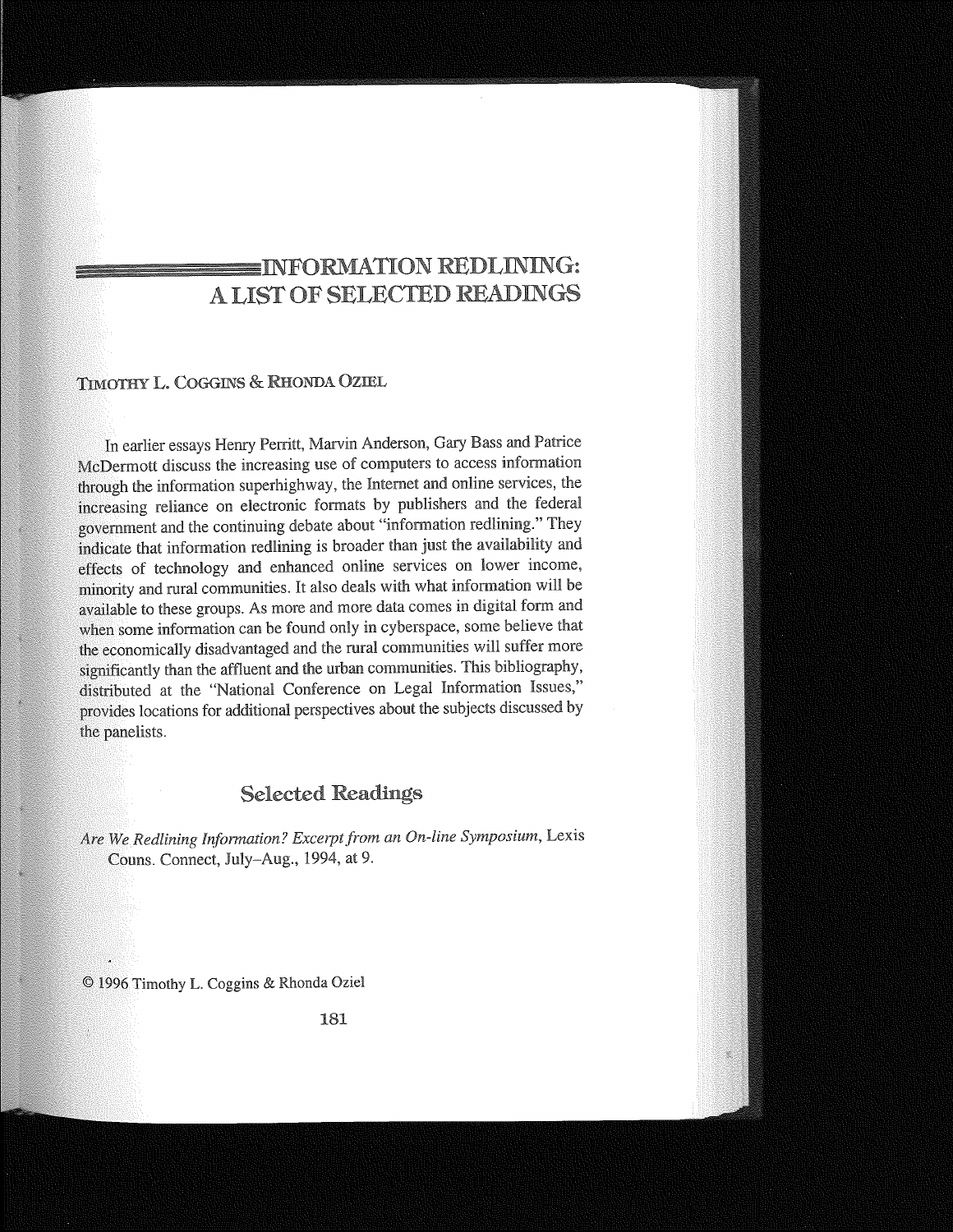# 'TIMOTHY L. COGGINS & RHONDA 0ZIEL

- Jonathan D. Blake & Lee J. Tiedrich, *The National Information Infrastructure Initiative and the Emergence of the Electronic Superhighway,*  46 Fed. Comm. L.J. 397 (1994).
- Fiona Branton, *Ensuring Open Roads on the Info Highway,* Legal Times, July 11, 1994, at S28.
- John Browning, *Universal Service (An Idea Whose Time Is Past},* Wired, Sept. 1994, at 102.
- Frank V. Cespedes & H. Jeff Smith, *Database Marketing: New Rules for Policy and Practice,* Sloan Mgmt. Rev., June 22, 1993, at 7.
- Rajic Chandrasekaran, *On-Line Highway: A Costly Toll Road for Rural Users,* Wash. Post, Nov. 7, 1994, at Al.
- *Civic Media Project Urges Clinton Administration, FCC to Protect Public Interest on lnfonnation Superhighway,* U.S. Newswire, Dec. 19, 1994 (available on LEXIS/NEXIS).
- "Competition and Technology Affect Universal Service," *United States General Accounting Office,* Information Superhighway: Issues Affecting Development 34 (1994).
- *Concerns about "Electronic Redlining,"* Minority Markets Alert, Aug. 1994 (available on LEXIS/NEXIS).
- 47 Fed. Comm. L.J. 153-455 (1994) (special issue on the Sixtieth Anniversary of the Communications Act of 1934. This special issue includes several articles about the information superhighway, but no article that specifically addresses information redlining).
- James L. Franklin, *Redlining Feared on Info-Highway,* Boston Globe, Jan. 7, 1995, at 18.
- Peter Givler, *Endangered Species: The Death of the Book and Other Techno-Tragedies,* Village Voice Literary Supp., Oct. 11, 1994, at 33.
- *Gore Pledges "Public Interest" Network,* Comm. Daily, March 30, 1994, at 1.
- Peter J. Graumann, *Are We Almost There Yet? The Road to the Information Superhighway,* Tech. & Leaming, March 1994, at 28.
- Andrew Grosso, *The National lnfonnation Infrastructure,* 41 Fed. B. News & J. 481 (1994).

#### 182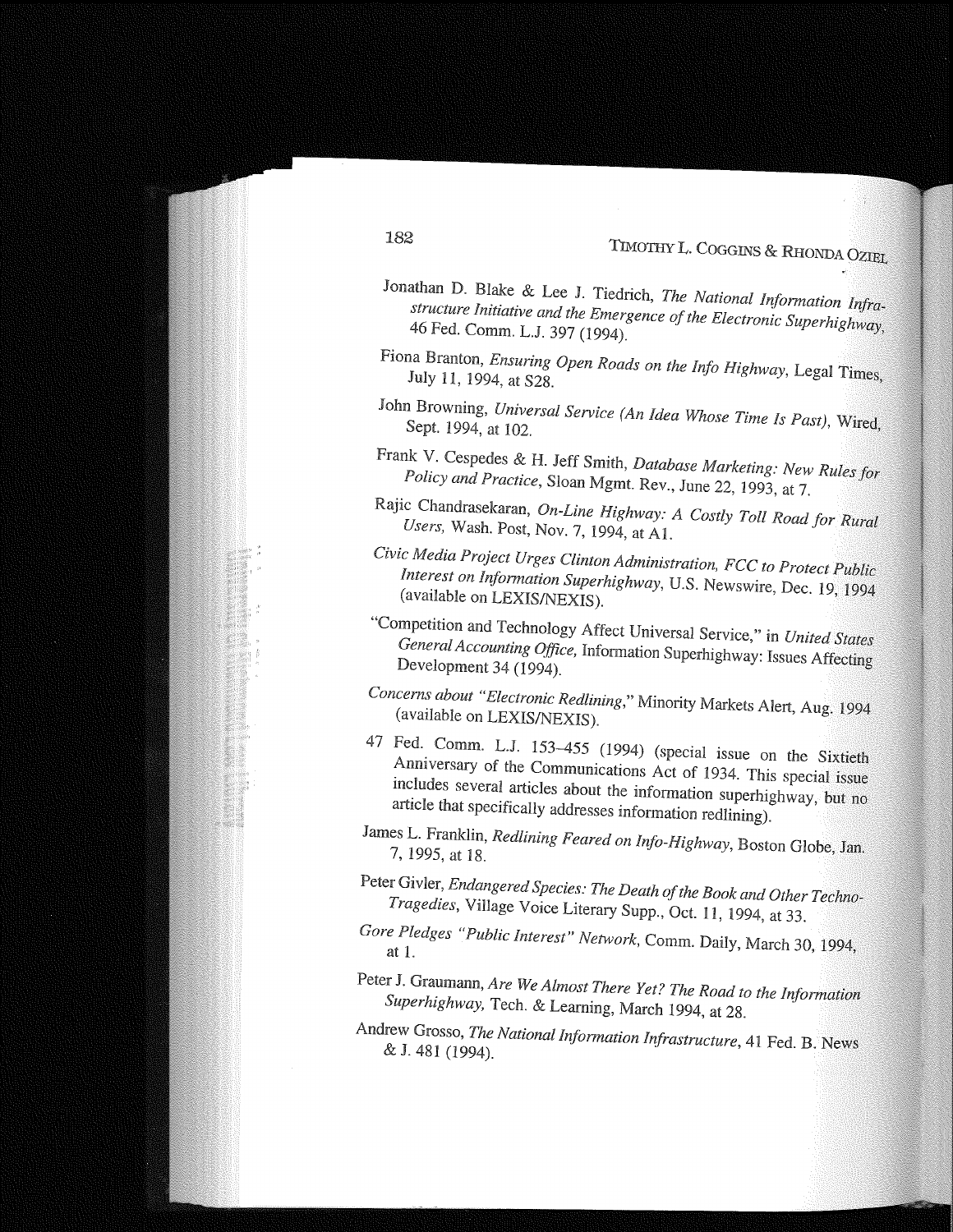### INFORMATION REDLINING: SELECTED READINGS 183

- Jay Hamburg, *The Price of Information; with Cyberspace at our Doorsteps, It's a Matter of the Haves and Have-Nots,* Orlando Sentinel, Dec. 11, 1994, at A22.
- Information Infrastructure Task Force, U.S. Department of Commerce, *The Information Infrastructure: Agenda For Action* (1993).
- Peter Leyden, *Cost of Technology Could Lead to Future of Data Haves, Have-Nots,* Star Tribune, July 17, 1994, at lA.
- *Libraries and Their Role in the Information Infrastructure: Hearings Before the Subcommittee on Education, Arts and Humanities of the Senate Committee on Labor and Human Resources,* 103d Cong., 2d Sess. (1994).
- Steve Lohr, *Data Highway Ignoring Poor, Study Charges,* N.Y. Times, May 24, 1994, at Al.
- Lou Manuta, *Fly the Friendly Skies; National Information Infrastructure*, Satellite Comm., Feb. 1994, at 20.
- Murray S. Martin, *The Information Superhighway,* Bottom Line, Summer 1994, at 4.
- *National Information Infrastructure Act of 1993,* H.R. Rep. No. 173, 103d Cong., 1st Sess. (1993) (report from the House Committee on Science, Space, and Technology).
- *The National Information Infrastructure: Agenda.for Action,* 58 Fed. Reg. 49025 (1993). *See also Extend the "Universal Service" Concept to Ensure that Information Resources Are Available to All at Affordable Prices,* id. at 49028.
- Henry H. Perritt Jr., *Public Information in the National Information Infrastructure: A Report to the Regulatory Information Service Center, General Services Administration, and the Administrator of the Office of Information and Regulatory Affairs, Office of Management and Budget*  (1994). The report can be found on the Villanova Center for Information Law and Policy server-
	- FTP: //ftp.law.vill.edu/pub/law/fed-agency/OMB/pub.info.NU/ ombrept.txt
	- WWW: http://ww.law.vill.edu/fed-agency/OMB/pub.info.NII/ ombtoc.htm
- *A Redlined Information Highway?,* Chicago Tribune, July 9, 1994, at Nl8.